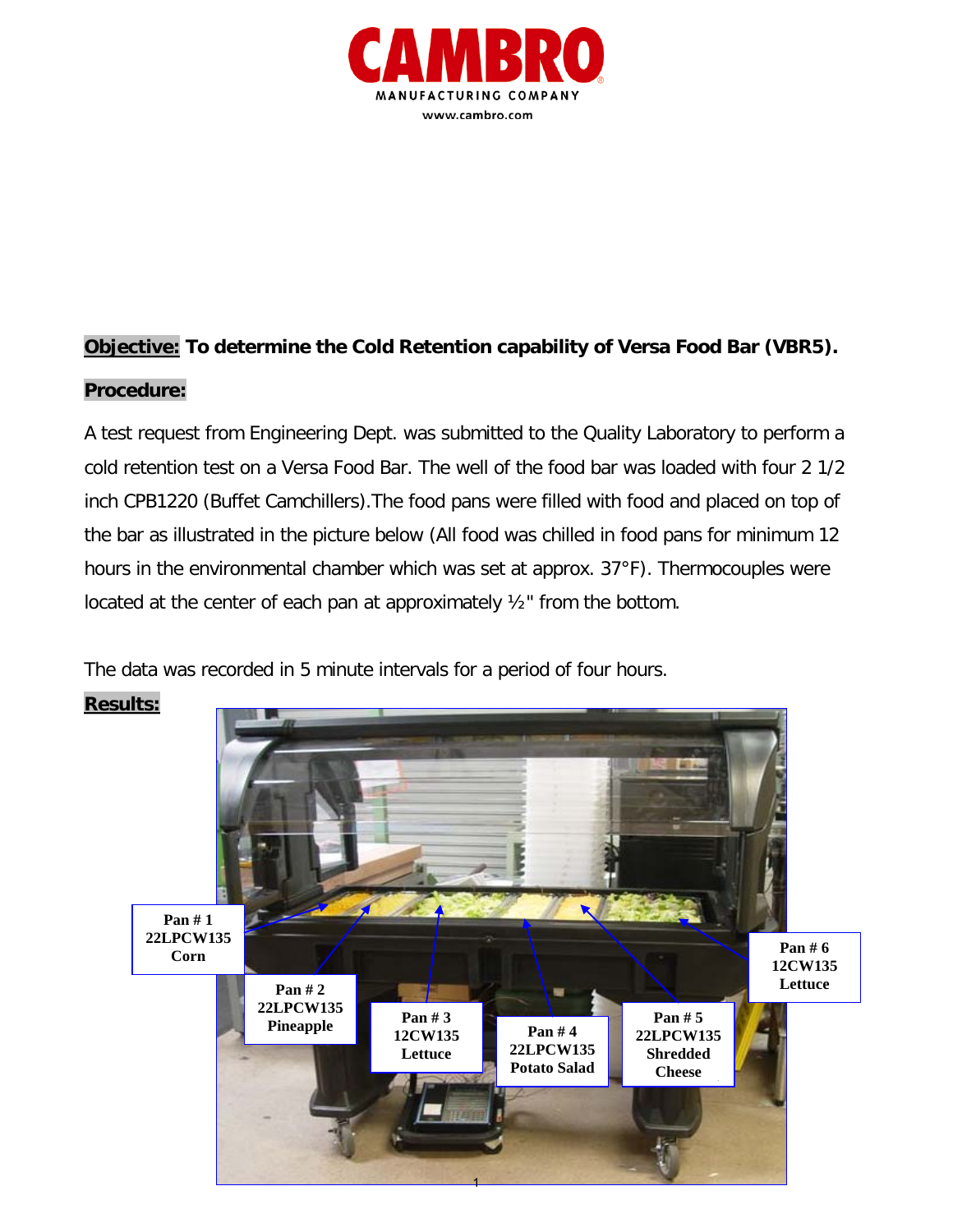| Amb.<br><b>Temp</b><br>72.6°F | Pan<br><b>22LPCW135</b><br>Corn | Pan<br><b>22LPCW135</b><br><b>Pineapple</b> | Pan<br>12CW135<br>Lettuce | Pan<br><b>22LPCW135</b><br><b>Potato Salad</b> | Pan<br><b>12LPCW135</b><br><b>Shredded</b><br><b>Cheese</b> | Pan<br>12CW135<br><b>Lettuce</b> |
|-------------------------------|---------------------------------|---------------------------------------------|---------------------------|------------------------------------------------|-------------------------------------------------------------|----------------------------------|
| <b>Start</b>                  | 39.2                            | 38                                          | 35.6                      | 37.2                                           | 37.9                                                        | 38.3                             |
| 5                             | 37.3                            | 37.2                                        | 32.9                      | 36.5                                           | 36.6                                                        | 36.6                             |
| 10                            | 36.6                            | 36.5                                        | 30.7                      | 35.8                                           | 35.4                                                        | 35.6                             |
| 15                            | 36                              | 36.2                                        | 29                        | 35.3                                           | 34.6                                                        | 35                               |
| 20                            | 35.7                            | 35.7                                        | 28.4                      | 35                                             | 33.7                                                        | 34.4                             |
| 25                            | 35.3                            | 35.5                                        | 29.2                      | 34.6                                           | 32.9                                                        | 33.9                             |
| 30                            | 35.2                            | 35.2                                        | 29.5                      | 34.2                                           | 32.3                                                        | 33.8                             |
| 35                            | 35                              | 35                                          | 29.7                      | 34                                             | 31.8                                                        | 33.6                             |
| 40                            | 34.9                            | 34.8                                        | 30                        | 33.8                                           | 31.3                                                        | 33.4                             |
| 45                            | 34.8                            | 34.8                                        | 30.2                      | 33.8                                           | 30.9                                                        | 33.4                             |
| 50                            | 34.8                            | 34.6                                        | 30.2                      | 33.7                                           | 30.7                                                        | 33.5                             |
| 55                            | 34.9                            | 34.6                                        | 30.2                      | 33.7                                           | 30.5                                                        | 33.6                             |
| 1hr                           | 34.8                            | 34.4                                        | 30.3                      | 33.6                                           | 30.2                                                        | 33.8                             |
| 65                            | 35                              | 34.5                                        | 30.4                      | 33.7                                           | 30.1                                                        | 33.9                             |
| 70                            | 34.9                            | 34.7                                        | 30.4                      | 33.8                                           | 30                                                          | 34.1                             |
| 75                            | 35.1                            | 34.6                                        | 30.3                      | 33.8                                           | 30                                                          | 34.1                             |
| 80                            | 35.1                            | 34.7                                        | 30.4                      | 33.9                                           | 29.9                                                        | 34.4                             |
| 85                            | 35.2                            | 34.7                                        | 30.3                      | 33.9                                           | 29.9                                                        | 34.5                             |
| 90                            | 35.3                            | 34.7                                        | 30.3                      | 34                                             | 29.9                                                        | 34.6                             |
| 95                            | 35.3                            | 34.7                                        | 30.1                      | 34.1                                           | 29.9                                                        | 34.7                             |
| 100                           | 35.4                            | 34.7                                        | 30.2                      | 34.2                                           | 29.9                                                        | 34.9                             |
| 105                           | 35.3                            | 34.8                                        | 30.2                      | 34.2                                           | 30                                                          | 35                               |
| 110                           | 35.5                            | 34.9                                        | 30.2                      | 34.4                                           | 29.9                                                        | 35.2                             |
| 115                           | 35.6                            | 34.8                                        | 30.1                      | 34.5                                           | 30.1                                                        | 35.3                             |
| 2hrs                          | 35.7                            | 34.9                                        | 30.2                      | 34.6                                           | 30.1                                                        | 35.5                             |
| 125                           | 35.7                            | 35                                          | 30.2                      | 34.7                                           | 30.2                                                        | 35.6                             |
| 130                           | 35.9                            | 35.2                                        | 30.1                      | 34.7                                           | 30.2                                                        | 35.6                             |
| 135                           | 35.9                            | 35.2                                        | 30.2                      | 34.9                                           | 30.4                                                        | 35.8                             |
| 140                           | 35.9                            | 35.3                                        | 30.3                      | 35                                             | 30.4                                                        | 35.9                             |
| 145                           | 35.9                            | 35.4                                        | 30.2                      | 35.1                                           | 30.5                                                        | 36                               |
| 150                           | 36.1                            | 35.3                                        | 30.2                      | 35.2                                           | 30.6                                                        | 36.1                             |
| 155                           | 36.1                            | 35.5                                        | 30.3                      | 35.3                                           | 30.8                                                        | 36.1                             |
| 160                           | 36.2                            | 35.6                                        | 30.2                      | 35.3                                           | 30.8                                                        | 36.2                             |
| 165                           | 36.3                            | 35.7                                        | 30.3                      | 35.5                                           | 30.8                                                        | 36.3                             |
| 170                           | 36.3                            | 35.7                                        | 30.5                      | 35.7                                           | 31.1                                                        | 36.5                             |
| 175                           | 36.4                            | 35.7                                        | 30.2                      | 35.6                                           | 31                                                          | 36.5                             |
| 3hrs                          | 36.5                            | 35.8                                        | 30.3                      | 35.9                                           | 31.1                                                        | 36.6                             |
| 185                           | 36.5                            | 35.8                                        | 30.3                      | 35.9                                           | 31.1                                                        | 36.7                             |
| 190                           | 36.5                            | 35.9                                        | 30.2                      | 36                                             | 31.2                                                        | 36.8                             |
| 195                           | 36.5                            | 35.9                                        | 30.2                      | 36.1                                           | 31.3                                                        | 36.8                             |
| 200                           | 36.6                            | 35.9                                        | 30.2                      | 36.2                                           | 31.4                                                        | 36.9                             |
| 205                           | 36.6                            | 36                                          | 30.2                      | 36.2                                           | 31.5                                                        | 37                               |
| 210                           | 36.7                            | 36.2                                        | 30.2                      | 36.4                                           | 31.5                                                        | 37.1                             |
| 215                           | 36.8                            | 36.2                                        | 30.3                      | 36.5                                           | 31.7                                                        | 37.2                             |
| 220                           | 36.8                            | 36.3                                        | 30.5                      | 36.7                                           | 31.8                                                        | 37.4                             |
| 225                           | 37                              | 36.4                                        | 30.5                      | 36.7                                           | 31.9                                                        | 37.4                             |
| 230                           | 37.1                            | 36.5                                        | 30.5                      | 36.8                                           | 31.9                                                        | 37.4                             |
| 235                           | 37.1                            | 36.6                                        | 30.4                      | 36.8                                           | 32                                                          | 37.4                             |
| 4hrs                          | 37.1                            | 36.7                                        | 30.5                      | 37                                             | 32                                                          | 37.7                             |
| $\Delta$                      | 2.1                             | 1.3                                         | 5.1                       | 0.2                                            | 5.9                                                         | 0.6                              |